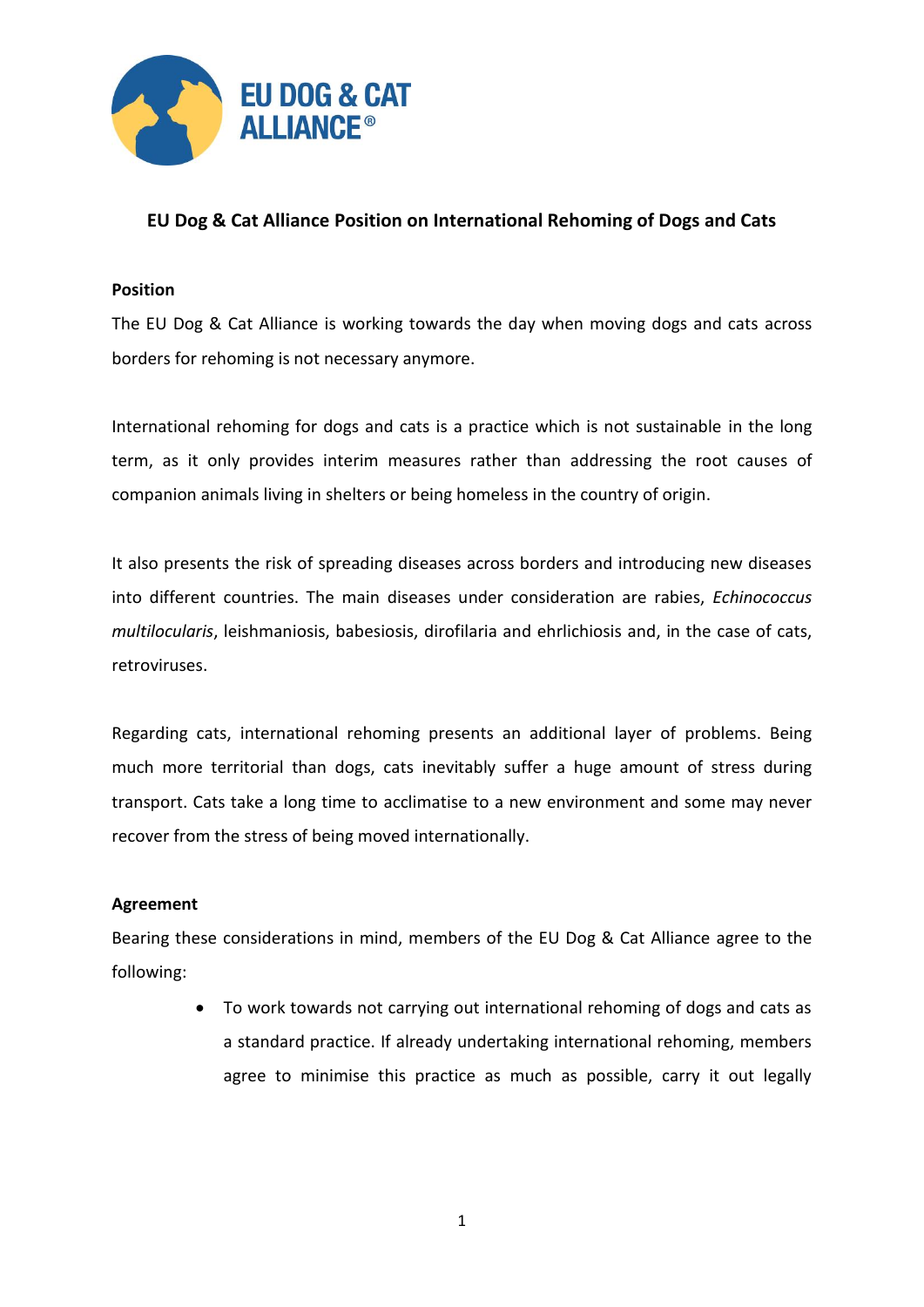

following EU Directive  $92/65/EEC<sup>1</sup>$  and complying with Regulation (EC)  $1/2005<sup>2</sup>$ , duly perform relevant disease testing and health checks and work towards the day when international rehoming is not needed anymore

- To ensure that diseases such as leishmaniosis, babesiosis and ehrlichiosis are not transferred to non-endemic countries via infected dogs
- To work preventatively in the country of origin to minimise the need for rehoming animals abroad, for example, through neutering and educational campaigns
- To ensure full traceability of any companion animals rehomed internationally, including carrying out due diligence on and working with trusted local partners
- To ascertain as far as possible that any dog rehomed internationally was not a free-roaming dog born on the street, as such dogs are much more likely to experience problems when contained in a home environment than dogs which have been relinquished
- To carry out international rehoming solely for the best interests of the animal, and not for monetary gain for the organisation as a primary goal
- To share best practices with other members on successful methods of promoting responsible rehoming in their own countries.

## **Considerations if rehoming internationally**

**.** 

The EU Dog & Cat Alliance does not support the international rehoming of dogs and cats as a standard practice but recognises such activity as an interim measure in some cases. Should a situation arise when it is in the animal's best interest to be rehomed in another country

**<sup>1</sup>** Council Directive 92/65/EEC of 13 July 1992 laying down animal health requirements governing trade in and imports into the Community of animals, semen, ova and embryos not subject to animal health requirements laid down in specific Community rules referred to in Annex A (I) to Directive 90/425/EEC.

<sup>2</sup> Council Regulation (EC) No 1/2005 of 22 December 2004 on the protection of animals during transport and related operations and amending Directives 64/432/EEC and 93/119/EC and Regulation (EC) No 1255/97.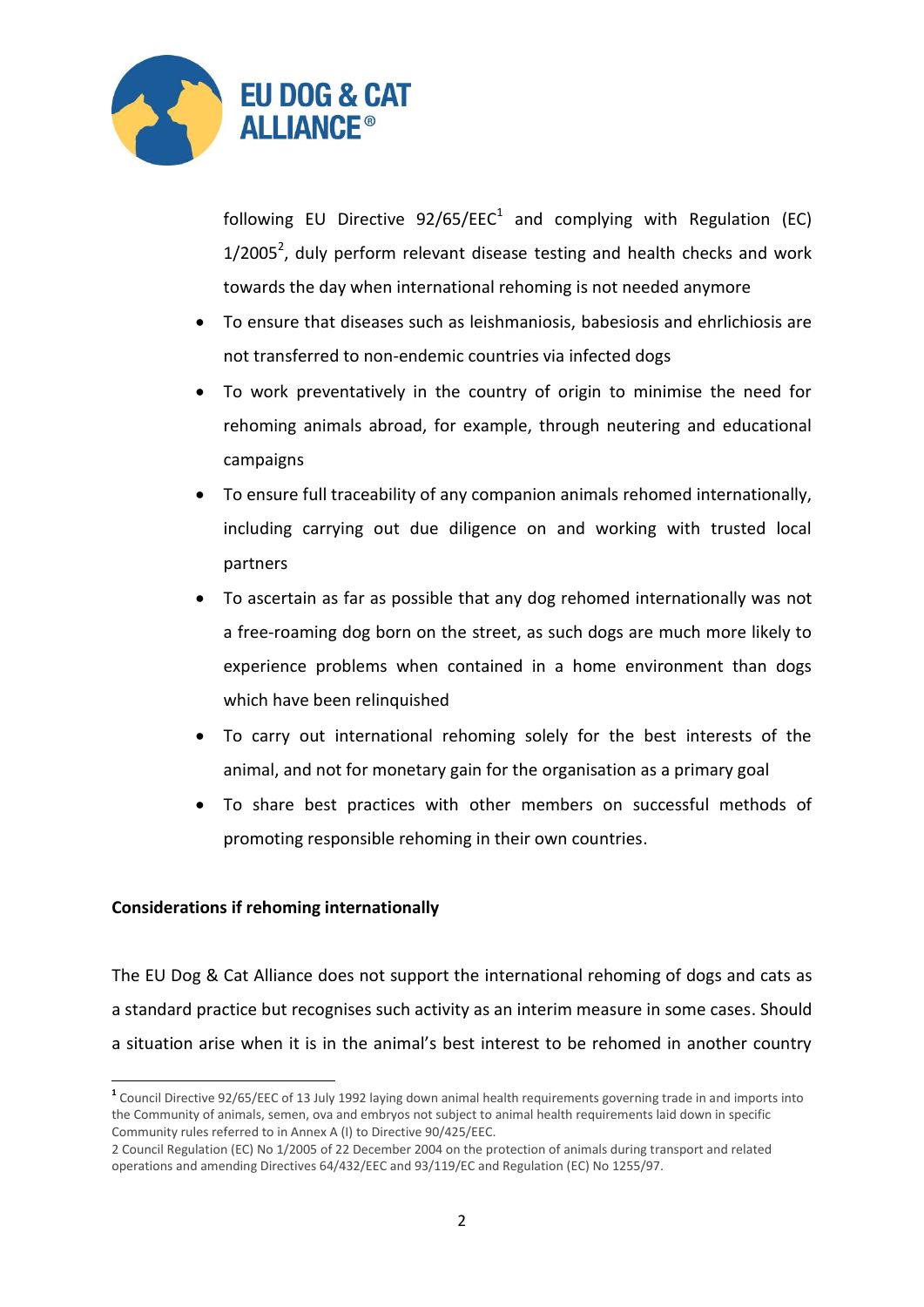

and, after all other domestic options have been exhausted, the following conditions must be met:

- International rehoming should be done legally:
	- o The movement of animals for rehoming is classed as a commercial movement. Therefore compliance with Regulation 576/2013<sup>3</sup> is not sufficient, even if the organisations responsible for the movement are animal welfare organisations or charities. International rehoming must be carried out following the Balai Directive (Directive 92/65/EEC)
	- o It should be done in a way which ensures that diseases are not transferred between countries. Members agree to follow the procedure for disease testing in Annex I.

## **Conclusions**

1

As a matter of principle, members of the EU Dog & Cat Alliance undertake to not engage, as standardised practice, in international rehoming as a primary means of population management.

Members who currently carry out international rehoming agree to a) concentrate their resources on domestic campaigns aimed at spaying/neutering companion animals and education of the local population regarding rehoming domestically, b) work towards the day when moving dogs and cats across borders for rehoming is not necessary anymore.

<sup>3</sup> Regulation (EU) No 576/2013 on the non-commercial movement of pet animals and repealing Regulation (EC) No 998/2003.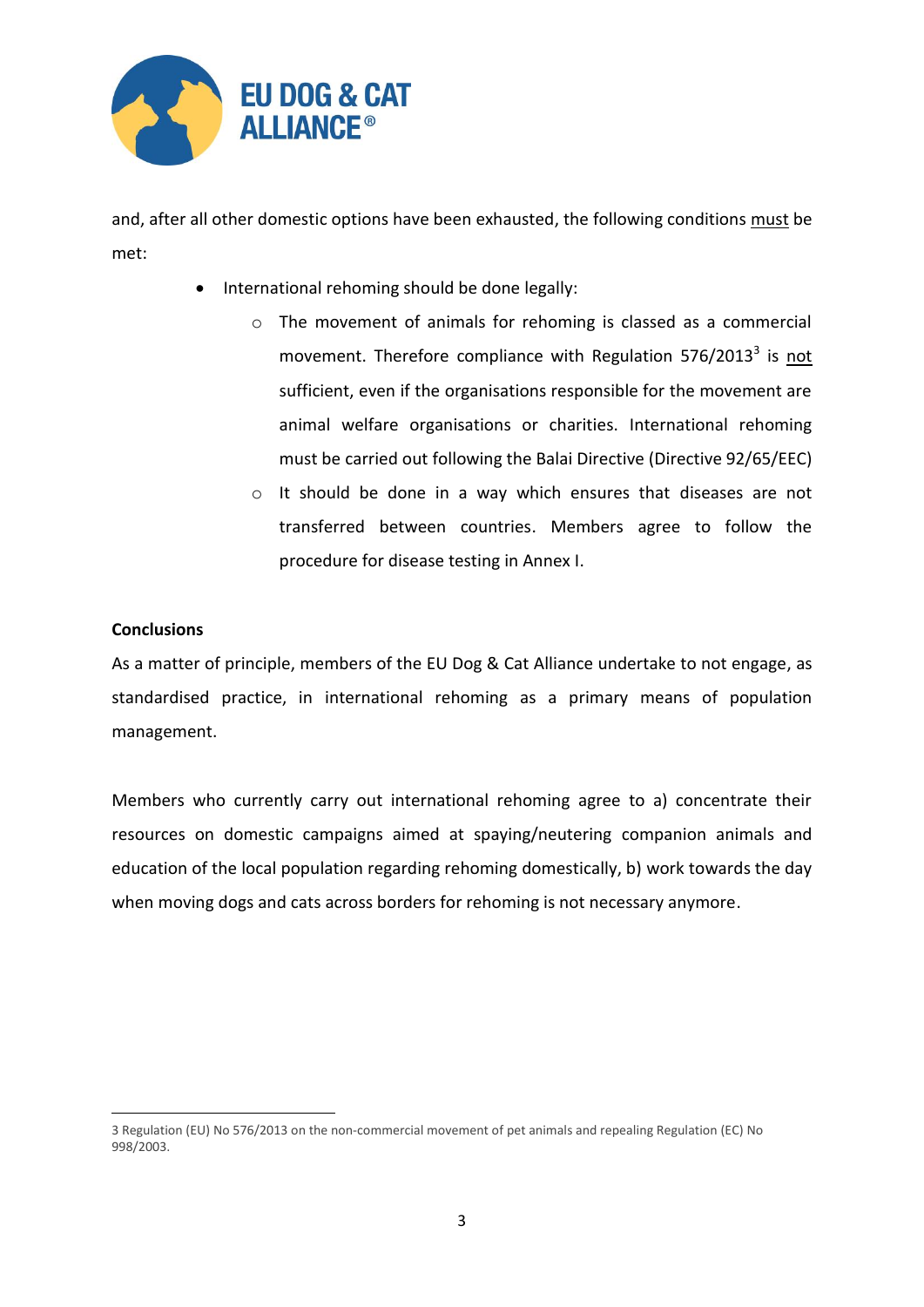

## **ANNEX I**

# **PROCEDURE FOR THE PREVENTION OF THE SPREAD OF DISEASES WHEN MOVING DOGS ACROSS BORDERS**

- **1.** The present owner/organisation will be asked to cover the costs of rehoming a dog internationally. It is important that any such dog is assessed for rehomeability before undertaking any tests.
- **2.** Find out country of origin and which countries the dog has visited; find out when the dog last visited those countries.
- **3.** Has any parasite control been used on the dog? If so, what and how often?
- **4.** With veterinary liaison, ascertain which tests are appropriate, including bearing in mind the disease profile of the destination country. This can be done by visiting [www.cvbd.org](http://www.cvbd.org/) and clicking on the world occurrence map.

The diseases we are most concerned about are:

- Babesiosis
- **•** Fhrlichiosis
- Leishmaniasis
- Dirofilaria

Highlight the country in question. This will tell you if there is a risk of that disease in the country visited.

NB: For France, find out where in the country the dog has visited and seek veterinary advice for clarification of testing. The reason for this is that some diseases are only found in the South, but the limitations of the website mean that the whole country is coded 'red' for the disease.